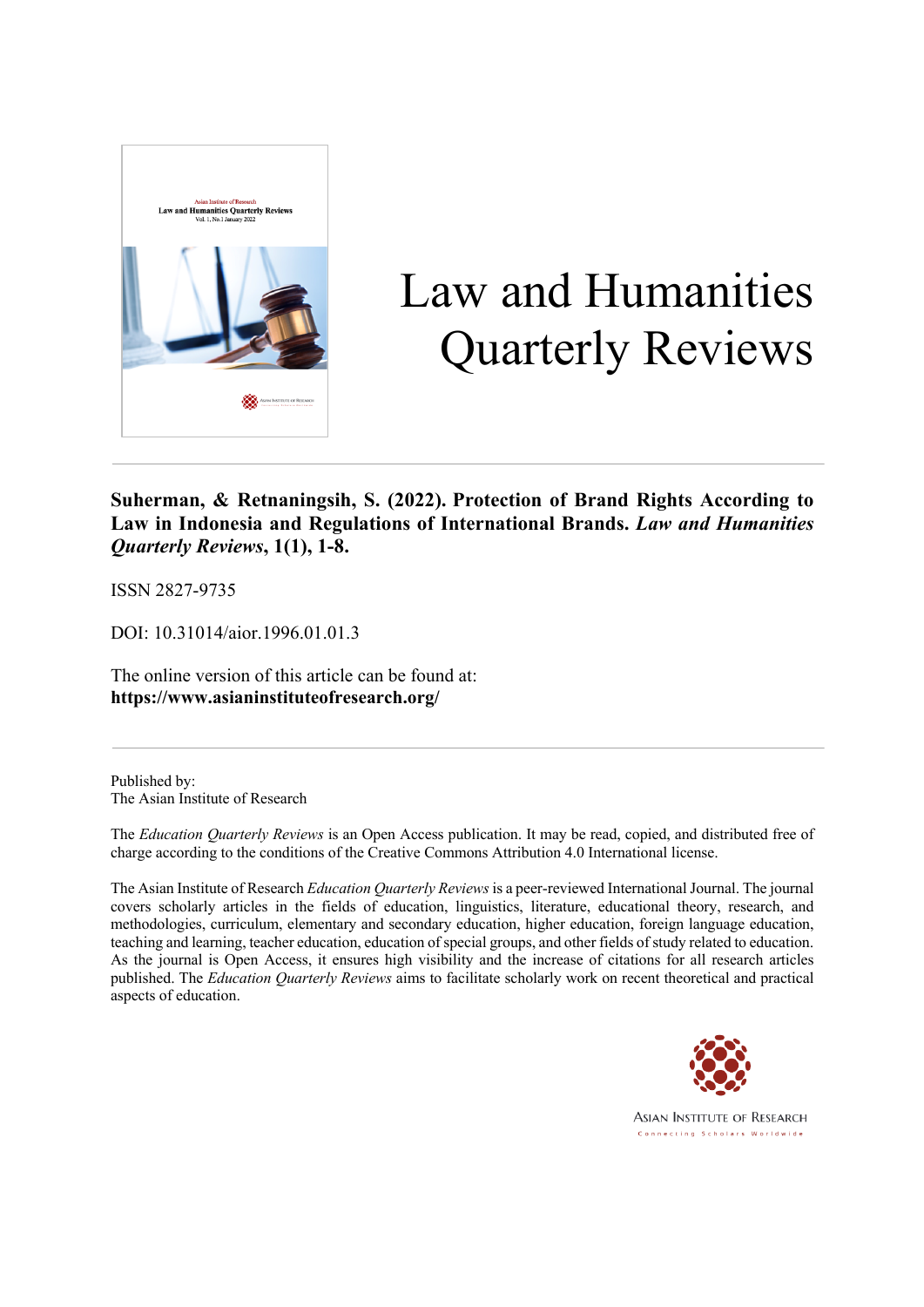

# Protection of Brand Rights According to Law in Indonesia and Regulations of International Brands

Suherman<sup>1</sup>, Sonyendah Retnaningsih<sup>2</sup>

<sup>1</sup> Lecturer at the Faculty of Law, UPN Veteran Jakarta. Email: suherman@upnvj.ac.id <sup>2</sup> Lecturer at the Faculty of Law, Universitas Indonesia . Email: aderetno 1993@yahoo.co.id

Correspondence: Suherman. Email: suherman@upnvj.ac.id

#### **Abstract**

A brand is an image or name that can be used to identify a product or company on the market. In Indonesia, the Trademark Law is regulated by Law Number 20 Year 2016 concerning Trademarks and Geographical Indications. In addition to national regulations, Indonesia is also bound by international brand regulations. The regulation on Intellectual Property Rights (IPR) in international agreements is inseparable from the role of two international organizations namely the World Intellectual Property Organization (WIPO) and the World Trade Organization (WTO). WIPO is one of the special agencies of the United Nations that was formed in 1967 with the aim of encouraging creativity and introducing IPR protection throughout the world. Legal issues that will be examined in this study are how to protect trademark rights according to Indonesian law and international brand regulations. The research method used is normative juridical, using secondary data in the form of qualitative data, which is then analyzed analytically descriptive. Secondary data consists of primary legal materials, secondary legal materials and tertiary legal materials. The specific target of this research is to find the extent to which the State protects the rights of brand holders in Indonesia and holders of international brands.

**Keywords:** Protection of Brand Rights, Brand Regulations, International Brands

# **1. Introduction**

In the framework of global trade in the international world, in connection with international conventions related to intellectual property that has been ratified by the Indonesia. Therefore, the role of intellectual property is very important, including brands and geographical indications, especially to maintain of fair business competition in global trade, in order to create a fair and prosperous trade. Thus, it is necessary to have legal certainty for the business world in conducting global trade. This is also to attract investment both locally and internationally in order to develop the economy in Indonesia. Moreover, facing business competition which is very fast developing in the growth of trade at local, regional and international levels as well as with the development of technology and information, it is necessary to have adequate regulations related to brands and geographical indications.

The new trademark law now in force in Indonesia is law Number 20 of 2016 concerning Marks and Geographical Indications (Trade Mark Law, 2016). In addition, national regulations concerning marks, Indonesia is also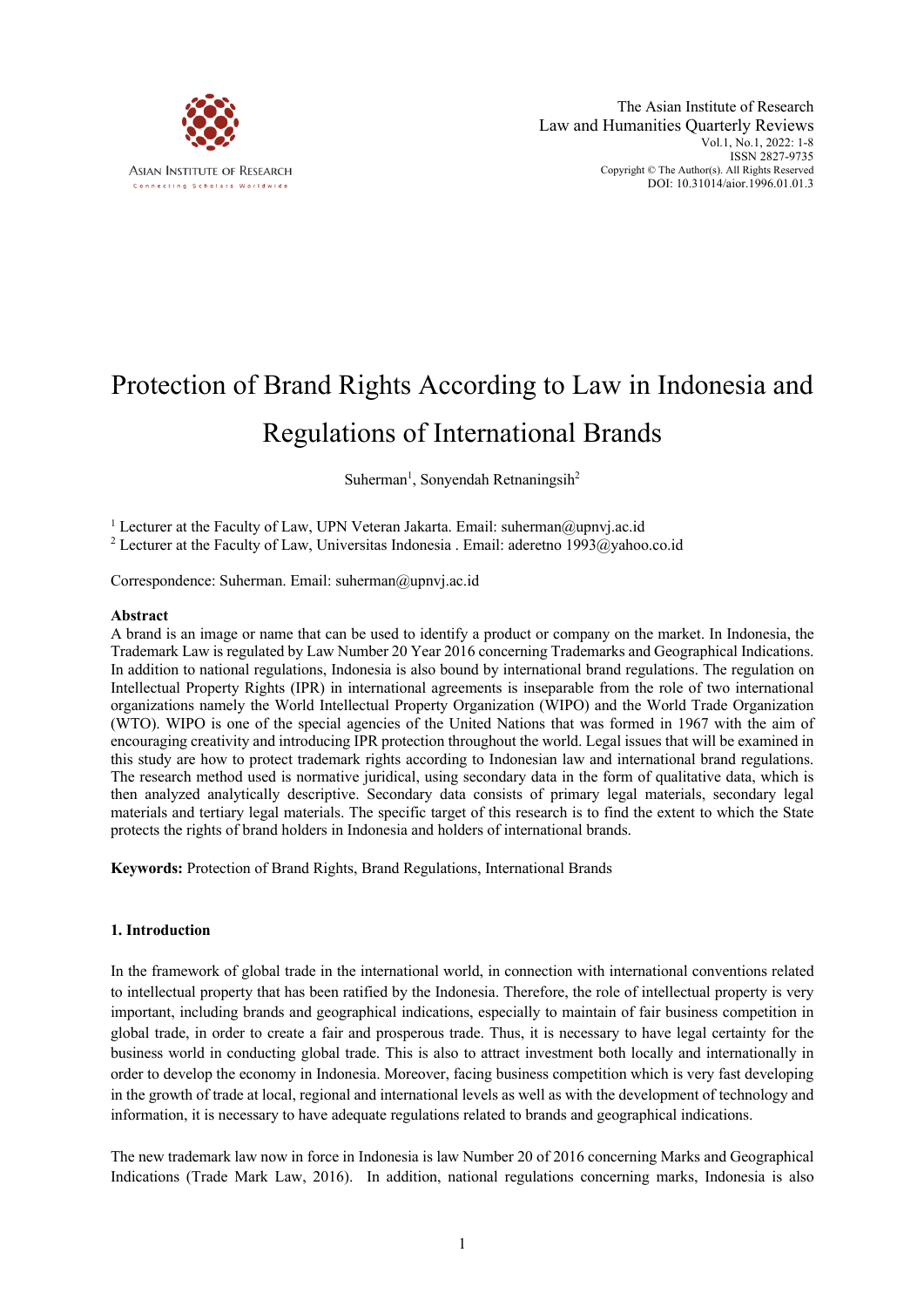regulated by international regulations on marks such as the Paris Convention. The new trademark law is based on entirely new principles. The new principles is the used of the "active constitutive system" of registration. Therefore, the registration creates or constitutes the right on the trademark. Without registration, no protection is rendered to a Mark. The right to a mark is an exclusive right granted by the state to a trademark owner who is registered for a certain period by using the mark himself or granting permission to another party to use it. Meanwhile, According to article 3 of Trade Mark Law regulates that the right to a mark is obtained after the mark is registered. So, The right on mark is the exclusive right, granted by the state to the owner of a mark, registered in the general register of marks. Without registration, no right on a mark. First to register gives entitlement to protection of the marks.(Sudargo Gautama ; 1995, 20)

Based on the above provisions, the mark is an identification and becomes a very important thing in the business world. A mark is the soul of a product or service, especially if the mark has become a famous mark. Thus, there are many other companies will be happy to make the same product and will even use a brand that is similar in name to the well-known mark, which will create an unfair business relationship. It is not even possible that a brand that has been widely known by consumers for its quality and price will always be followed, imitated, "hijacked", maybe even counterfeited by other manufacturers who are doing underhanded competition. Therefore, marks are very important in the business world for national, regional and international trade. Marks are closely related to the world of trade in the form of trade in goods and services. The function of mark in the world of trade is so that consumers can distinguish the results of a particular product from other products for similar goods or services so that consumers will know about similar products and can choose according to the brand that consumers choose.

At present, there are many cases of trademarks in Indonesia where from year to year the cases of these marks are increasing. In 1970 there were approximately 20 cases. Then based on data from the Trademark Office, in 1987 there was a rapid increase, namely with the number of cases 236, and reached its peak in 1991 with the number of 283 cases. Meanwhile, in 2019 there were more than 400 cases. The most common cases are trademark cancellation lawsuits filed by trademark owners from within the country and abroad, including foreign well-known brands. (Hadi Purwandoko Prasetyo ; 2020, 2)

The development of the brand case itself can be followed from the case of PT Tancho Indonesia against Wong A Kiong regarding the Tancho brand. Also, there is case of PT Nabisco Foods against PT Ceres Trade and Industry Company regarding the Ritz brand (Ridwan Khairandy, 1999: 1). The case of counterfeiting fertilizer brand "ATONIK" with "ANTONIK" (Murawi Effendi, 1999: 7).Furthermore, the Case between Societe des Produits Nestle S.A. and PT Danone Biskuits Indonesia regarding the wafer Kit-Kat and Chit-Chat brands (Read. Legal Review, November 2003: 34-35), To date, 168 Marks have been canceled based on court decisions which have permanent legal force. Examples : The brands that were canceled were: WASKITE REIKI (Supreme court Decision No. 040 K / N / HAKI / 2004) and ARMANI (Supreme Court Decision No.15 PK / N / HAKI / 2004). ((Hadi Purwandoko Prasetyo ; 2020, 25

With its rise of mark cases above, it is necessary to study how the protection of well-known marks and marks in Indonesia follows the law on trademarks and geographic indications and also how to protect marks according to International marks.

# **2. Research Method**

This research methodology uses empirical normative juridical methods.Through a normative juridical research method, this study explores an array the legal materials. This research method examines the law as a basis for guiding various fields of life that regulate order and justice. (Sri Mamudji ; 2005, 15) The research typology used is descriptive in nature, and therefore, it accurately describes a particular individual, symptom or group to determine the frequency of a symptom. ((Sri Mamudji ; 2005, 17) The main data is in the form of secondary data and in turns the data are analyzed qualitatively to figure out the depth of data. Judging from its form, this study is an evaluative study because it can spur further research. (Soerjono Soekanto ; 2012, 32)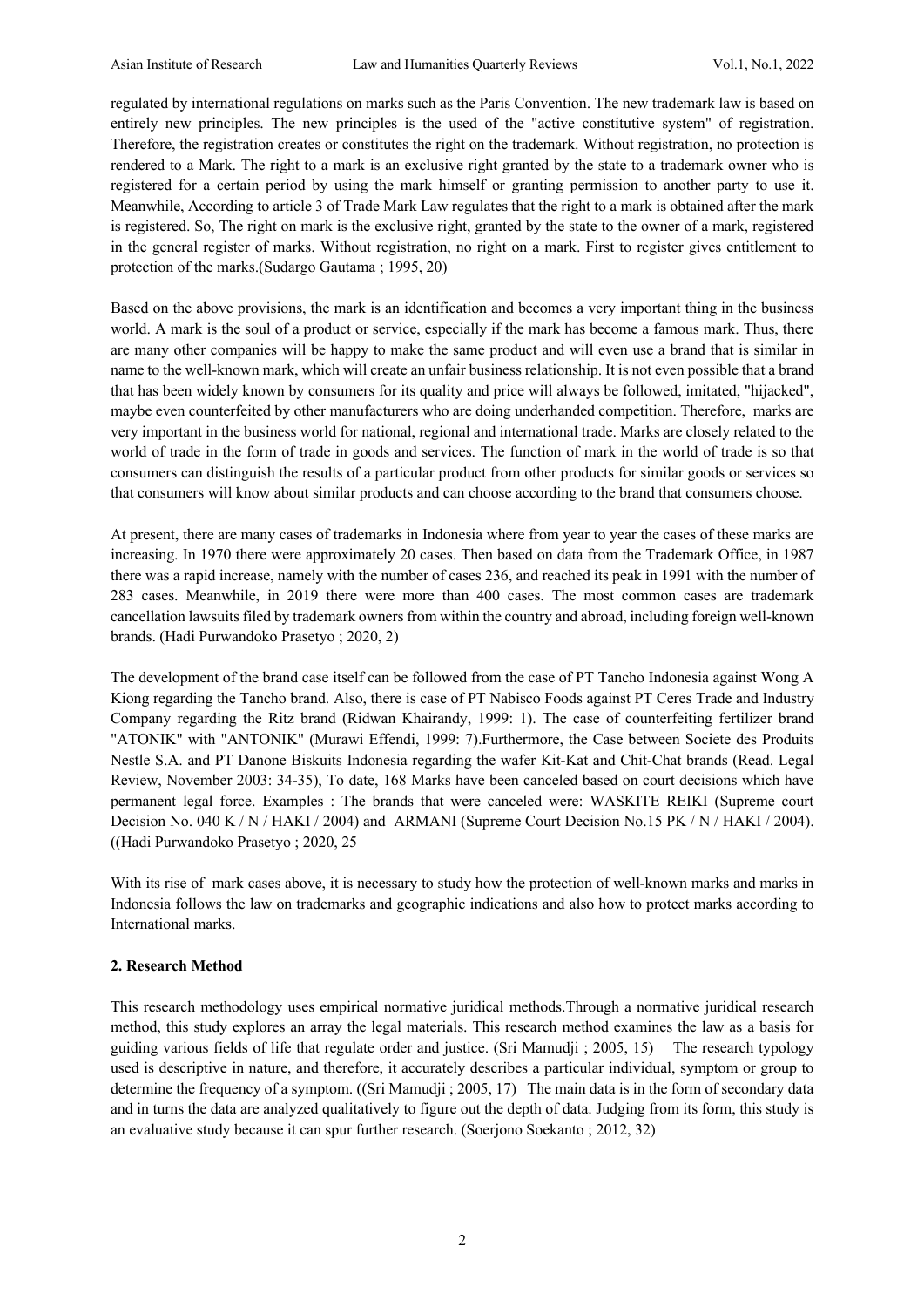In normative legal research, the secondary data are employed. It consists of primary legal material, secondary material, and tertiary material.

a. Primary legal materials

Primary legal materials used include Law Number 15 of 2001 concerning Marks; Law Number 20 Year 2016 concerning Marks and Geographical Indications; Law Number 37 of 2004 concerning Bankruptcy Law.

b. Secondary legal materials

Secondary legal material is legal material that can provide an explanation of primary legal material.<sup>11</sup> Secondary legal materials include research results, books, literature, scientific articles, and journals that discuss Intellectual Property Rights, especially regarding Trademarks, and Civil Procedure Law.

c. Tertiary legal materials

Tertiary legal materials are materials that provide instructions and explanations for primary and secondary legal materials. The tertiary legal material used consists of the Large Indonesian Dictionary, and *Black's Law Dictionary*. ((Sri Mamudji ; 2005, 23)

However, in relation to empirical legal research is a research method that uses empirical facts taken from the field in Directorate general of intellectual property rights in Indonesia, both obtained from interviews and direct observations of brand matters. The three data collection techniques in empirical legal research were used individually, separately and together at the same time.

# **3. Discussion**

## *3.1. Protection of Mark Rights through Mark Disputes According to the Law concerning Mark*

Mark rights explicitly according to Law Number 20 Year 2016 concerning Trademarks and Geographical Indications are referred to as immaterial objects. This is because with the brand, product of a product or service can be distinguished from its origin, quality and guarantee that the product is original. A mark is something that is affixed or attached to a product, thus mark is not the product. Sometimes, what makes a product expensive is not the goods or services but the mark or brand, because after the product is purchased, the brand cannot be enjoyed by the buyer. Therefore, a brand is an immaterial object that does not provide anything physically, because what is enjoyed by the buyer is the product, whereas the brand only provides inner satisfaction for the buyer. (OK Saidin ; 2015, 47)

In the consideration of Law Number 20 Year 2016 concerning Trademark and Geographical Indications in the section considering item a it is mentioned that in the era of global trade, in line with international conventions that have been ratified by Indonesia, Marks and geographical indications play essential roles particularly in sustaining fair and equitable business competition. Marks and Geographical Indications play essential roles particularly in sustaining fair, equitable business competition, consumer protection, as well as protection for domestic Micro Small Medium Enterprises and Industries.

This is due to the increasingly competitive business competition due to the emergence of globalization, thus businesses must protect their marks through trademark registration, thus their marks have legal protection against trademark violations that can harm business actors. (Khoirul Hidayah ; 2017, 58)

Trademark according to Law Number 15 of 2001 is a sign in the form of a picture, name, word, letters, numbers, color arrangement, or a combination of these elements that have distinguishing features and are used in baranag and service trading activities.In the new Law, Law Number 20 Year 2016 concerning Brands and Geographical Indications, the understanding of brands has changed and provides a more complete explanation of the signs that can be displayed graphically in the form of images, logos, names, words, letters, numbers, arrangements color, in the form of two or three dimensions, sound, hologram, or a combination of two or more of these elements to distinguish goods and or services produced by persons or legal entities in trading activities of goods and or services. (Khoirul Hidayah ; 2017, 63)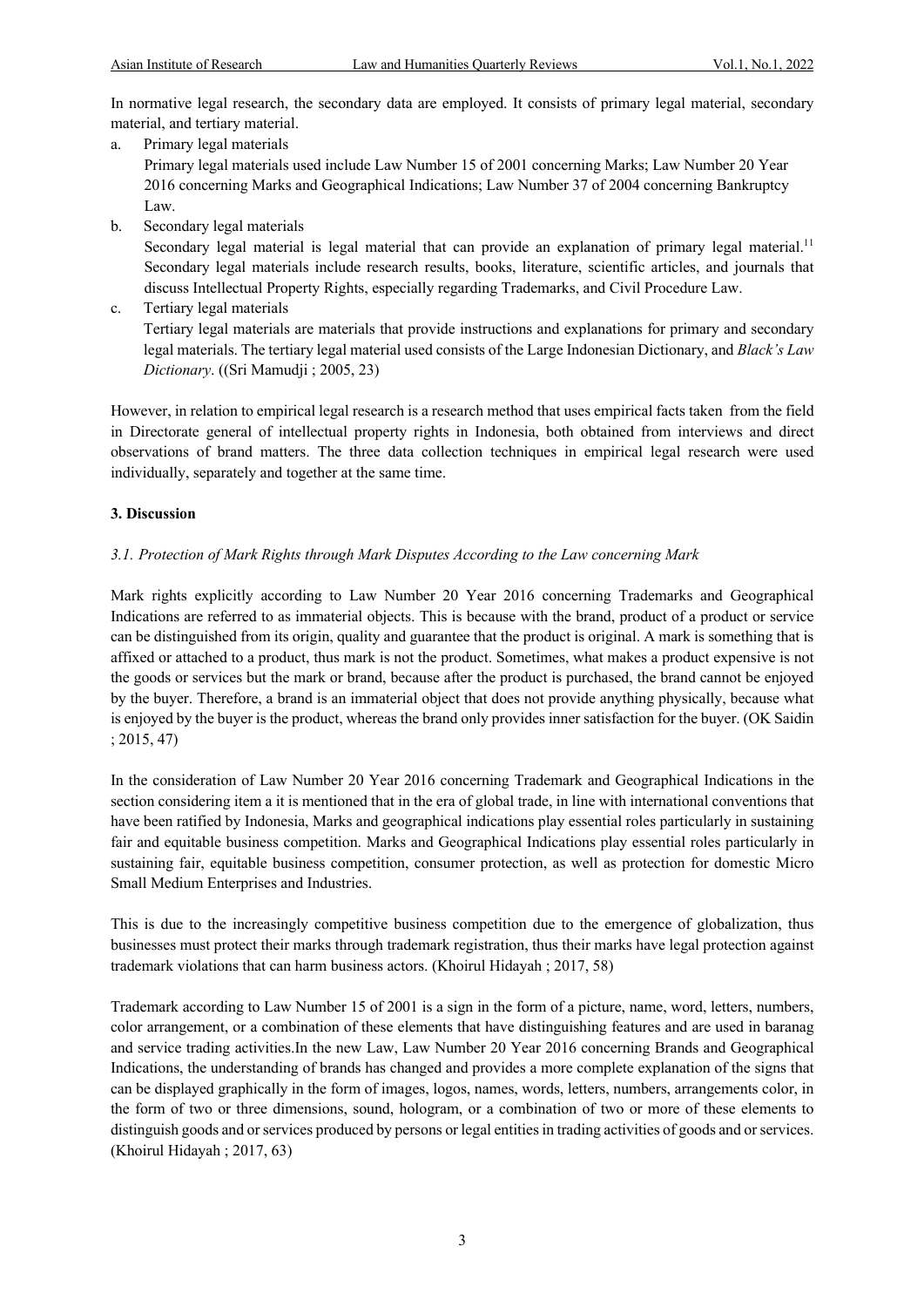According to some experts there are notions about the brand, among others:

- 1. H.M.N. Purwo Sutjipto gives the formula that the mark is any sign, with which a particular object is personalized, thus it can be distinguished from other similar objects.(H.M.N. Purwo Sutjipto ; 1984, 3)
- 2. R. Soekardono delivers his opinion, that a mark is any sign with which a particular item is made, which also needs to be a personal origin or guarantee the quality of the goods in comparison with similar goods made or traded by people or other corporate bodies.(R. Soekardono ; 1983, 5)
- 3. Mr Tirtaamidjaya citing Prof Vollmar's opinion provides the formula that a company'smark or trade mark is a sign affixed on the goods or he is on the packaging, the point is to distinguish the goods from other similar goods. (Tirtaamidjaya ; 1962, 35)
- 4. Ius Soryatin expresses his opinion that a mark is used to distinguish the goods concerned from other similar goods, therefore, the goods concerned with the said mark have: origin, name, guarantee for their quality.(Soryatin ; 1980, 12)

Based on the opinions of the experts as well as from the law regarding the mark, it can be concluded that the understanding of the mark is a sign to distinguish similar goods or services that are produced or traded by persons or legal entities with goods or services produced by others, which has a distinguishing power or as a guarantee of its quality and is used in trading or service activities.Thus, the absolute requirement that must be fulfilled by every person or legal entity wishing to use a mark, and therefore the mark can be accepted and used as a trade mark, is that the mark must have sufficient distinguishing power, so as to distinguish the goods produced by a company from goods or services produced by other companies.

In the history of the law concerning mark in Indonesia, it was noted that during the Dutch colonial period the Regulatory Industriele Eigendom (RIE) was published in Stb. 1912 No. 545 Jo. Stb. 1913 No. 214. This provision continued to apply until finally in 1961 the provision was replaced with Law no. 21 of 1961 concerning Company Marks and Trade Marks. After surviving for almost 31 years, the Trademark Law of 1961 was revoked and replaced with Law Number 19 of 1992 concerning Marks.Subsequently in 1997, the 1992 Trademark Law was renewed by Law Number 14 of 1997. After the ratification of WTO membership in 1994, the trademark settings were then adjusted to TRIPs, then Law No. 14 of 1997 was declared invalid and replaced with Law Number 15 Year 2001. And finally, it was revoked with Law Number 20 Year 2016 concerning Mark and Geographical Indications (hereinafter referred to as Trade Mark Law). (.(Soryatin ; 1980, 17) According to Article 11 of the Trade Mark law, the right to a mark is an exclusive right granted by the state to the owner of the mark which is registered in the public register of the mark for a certain period of time by using the mark itself or giving permission to other parties to use it. According to Article 35 of the Trade Mark Law, registered marks receive legal protection for a period of 10 (ten) years from the date of receipt and that period can be extended.

As one of human intellectual works, the brand is closely related to economic and trade activities. Therefore, brand protection is very important in addition to being an asset that can generate profits for the brand owner, as well as a tool to protect consumers from fraud on the quality of certain goods. And consumers will feel disadvantaged if the brand that they think is quality, was produced by other parties with low quality so that it can reduce the company's reputation.

There are several principles contained in the Trade Mark Law, as follows: (M. Yahya Harahap ; 1996, 33)

- 1) First to file principle means that the first registrant who applies for a mark is a party recognized as the trademark holder;
- 2) Marks to be registered may not cause confusion and mislead with a mark that is generally well known and owned by another party;
- 3) The principle of speedy resolution of trademark case law is the settlement of cases through a commercial court, and there is no appeal, thus the appeal is immediate;

According to Article 2 paragraph (2) of the Law, The Marks as referred to in section (1) point a comprises:

a. Trademark is a brand used on goods traded by a person or legal entity to differentiate from similar goods, For example Mc Donalds, Honda Motor, Aqua and others;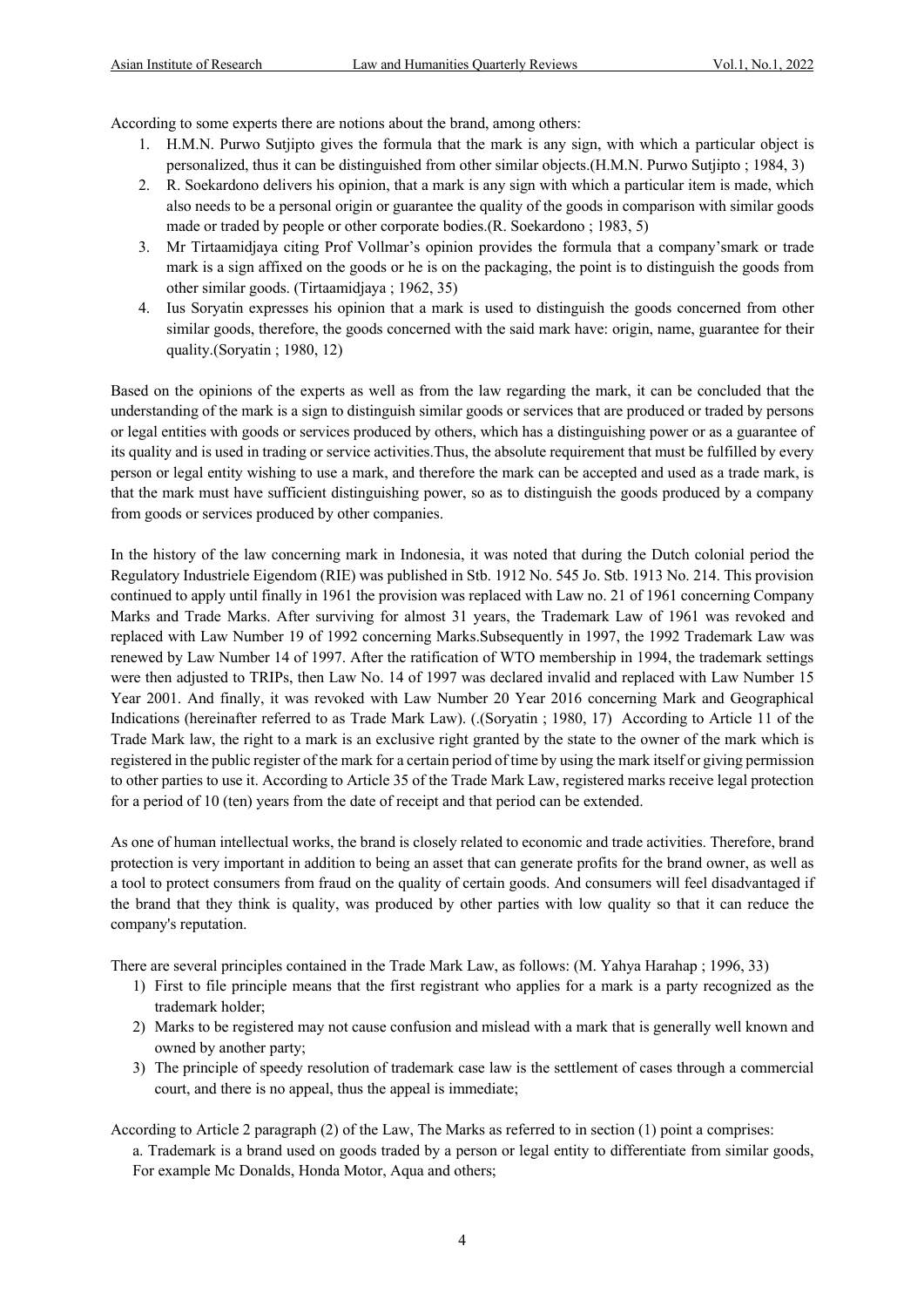b. A service mark is a brand that is used for services traded by persons or legal entities to distinguish them from similar services, for example JNE, RCTI, Pasteur Travel and others.

Regarding trademark registration, a mark cannot be registered if the mark contains elements as regulated in Article 20 of the Trade Mark Law. Whereas the application for a mark which is submitted, the application must be rejected by the Directorate General if the mark meets the provisions of Article 21 of theTrade Mark Law. But even though at first a brand has no similar goods, if a brand is used continuously by the consumer, then the customer can distinguish the brand from other brands. So these brands can be registered.(Eddy Damian ; 2002, 78)

Brand protection according to Trade Mark Law adheres to the constitutive principle and the first to file principle. The principle of being conservative means that the protection of trademark rights is only given if a person or legal entity has registered the mark, while the first to file principle means whoever registers the trademark for the first time is considered as the owner of the mark. However, trademark registration can be canceled if the mark has similarities with another person's famous trademark, the same as another person's trademark that has been previously registered or is filed in bad faith.

Regulations regarding cancellation of trademarks are regulated in Article 76 Trade Mark Law. Claims for trademark cancellations are filed by interested parties for reasons of trademark cancellation specified in Article 20 and/or 21 Trade Mark Law. An unregistered trademark owner can file the lawsuit after submitting an application to the Directorate General of Intellectual Property Rights. The cancellation claim was filed with the Commercial Court. And a trademark cancellation claim can only be filed within five years from the date of trademark registration. A lawsuit can be filed indefinitely if the mark is contrary to morality, decency and public order.

Revocation of the mark is carried out by the Directorate General of Intellectual Property Rights by crossing out the mark concerned from the general register of trademarks by providing notes on the reasons and date of the cancellation. The crossing out of the registration of a mark from the general Register of Marks shall be announced in the official News of the Mark Cancellation and deletion of trademark registration results in the termination of legal protection for the mark concerned.

In resolving trademark rights disputes, there are several legal settlement options regulated in Trade Mark Law. The trademark infringement lawsuit can be in the form of: (Soryatin ; 1980, 31)

1) Civil claims.

Settlement of trademark disputes through civil law is regulated in Article 83 of the Trade Mark Law, namely that the trademark rights holder has the right to file a claim for compensation to the Commercial Court for losses suffered and to request the Commercial Court to order the termination of all acts related to the use of the mark.;

2) Criminal indictment

Criminal provisions for trademark infringement are regulated in Article 100-103 of the Law. Filing a civil claim can still be filed together with the civil registry. The civil process does not invalidate the right of the state to make criminal charges;

3) Settlement of dispute through alternative dispute resolution / ADR (alternative Dispute Resolution) in the form of negotiation, mediation, conciliation, and other means chosen by the parties in accordance with the applicable laws stipulated in Article 93 of the Trade Mark Law.

The one of the ADR is Mediation, it is the third party technique that is closest to negotiation. The process is also sometimes described as conciliation. Essentially, mediation is a process of negotiation, but structured and influenced by the intervention of a neutral third party who seeks to assist the parties to reach an aggreement and mediator does not make an award. (Karl Mackie and David Miles ; 1995, 55)

Several formulaed examples of cases of famous brands that have received a ruling from the Supreme Court, among others : (Supreme Court Decree No. 02K/N/HAKI/2004, 2004 : 6).

a. The Benetton brand case (No. 02K/N/HAKI/2004)

The plaintiff is the owner of the brand and the holder of the well-known BENETTON brand that has been known in many countries including Indonesia. This brand is known in Italy since 1983 for clothing and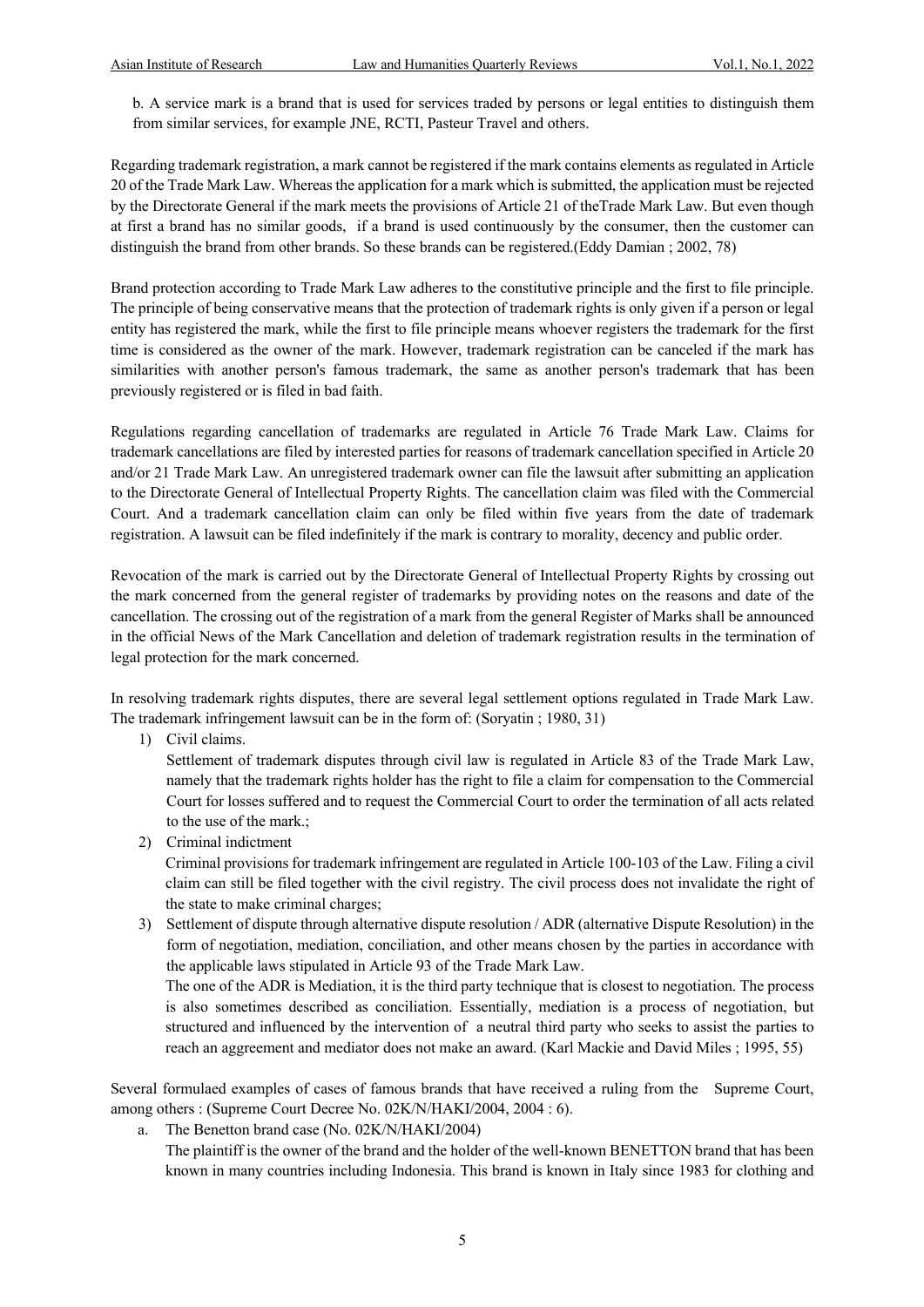the like. The Defendant was a company that registered the BENETTON trademark in 1994 for class 34 namely cigarettes, cigars, gunshot, cigarette pipes, matches.The Supreme Court has won the BENETTON brand from Italy because it has fulfilled the elements of a well-known brand, even though in a different class of goods.

b. The VERSACE brand case (No. 06K/N/HAKI/2004)

The plaintiff is the owner of the brands VERSUS (classes 09 and 18) and VERSUS GIANI VERSACE (classes 08, 18, and 25) which are well-known brands in Italy. The Defendant is the owner of the VERSUS mark which was registered in 1996 in classes 24, 25 and 42. The Supreme Court granted the plaintiff's request to cancel the defendant's trademark because it was deemed to have committed bad intentions in registering the mark.

c. The Cap Kaki Tiga brand case (No. 85PK/Pdt.Sus-HKI/2015) The plaintiff is a British citizen named Russel Vince and the defendant is the owner of the Cap Kaki Tiga brand (named Wen Ken Drug) which is already registered in Indonesia. The Supreme Court finally canceled the Cap Kaki Tiga brand because it had something in common with the Isle of Man state symbol.

## *3.2. Protection againts International Marks*

The regulation on Intellectual Property Rights (IPR) in international agreements is inseparable from the role of two international organizations namely WIPO and WTO. WIPO is a special UN body formed in 1967 with the aim of encouraging creativity and introducing IPR protection throughout the world.WIPO was formed based on the WIPO convention signed in Stockholm on July 14, 1967. WIPO houses two classic IPR conventions namely the Bern Convention on the Protection of Art and Literature (Switzerland, 1886) and the Paris Convention on the Protection of the Rights of Industrial Property (1883).Meanwhile, the history of the establishment of the WTO is related to the beginning of the emergence of the International Trade Organization (ITO) and GATT. (Khoirul Hidayah ; 2017, 82).

Protection of Intellectual Property Rights became a necessity after the birth of the GATT agreement (Generale Agreement on Tariff and Trade) in 1947. The main mission of GATT is to reduce barriers to trade in the form of import duties and other non-tariff barriers.Then, after the conference in Marrakech in 1994, it was agreed that the GATT framework would be replaced with a world trade system known as the WTO (World Trade Organization). In terms of organization, there is no legal relationship between WIPO and WTO, but the regulation regarding IPRs governed in TRIPs under the auspices of the WTO is more complete than those stipulated by WIPO

Under the auspices of the WTO, various negotiations have taken place in various rounds of trade meetings in several member countries known as the Uruguay Round. The final results of the Uruguay Round were agreed upon by TRIPs on April 15, 1994. The TRIPs Agreement was one of the Final Act Embodying The Uruguay Round of Multilateral Trade Negotiation signed in Marrakech in April 1994 by 124 countries and 1 representative of the European Economic Community. Indonesia is one of the countries that signed it and has ratified it through Law No. 7 of 1997 concerning the Ratification of the Agreement on the Establishment of the World Trade Organization (WTO). The enactment of TRIPs for Indonesia was a juridical consequence of the inclusion of Indonesia as a WTO member country in 1994 in Marrakech, Morocco. The scope of IPR protection in TRIPs includes copyrights, trademarks, patents, industrial designs, geographical indications, integrated electrical circuit designs, confidential information. For international protection, the TRIPs suggest that member states adapt their national regulations to some of their derivative conventions namely the Paris Convention (1967); Bern Convention (1971), Rome Convention (1961) and Treaty on Intellectual Property in Respect of Integrated Circuits (1989). (. (OK Saidin ; 2015, 35)

There are 6 (six) conventions that have been endorsed by the Indonesian government, so that Indonesia must adjust the legislation regarding IPRs with international agreements. Some international conventions or treaties have been ratified by Indonesia, as follows: (. (OK Saidin ; 2015, 37)

- 1. Paris Convention ratified through Presidential Decree No. 15 of 1997;
- 2. Patent Cooperation Treaty ratified through Presidential Decree Number 16 of 1997;
- 3. Trade Mark Law Treaty ratified through Presidential Decree Number 17 of 1997;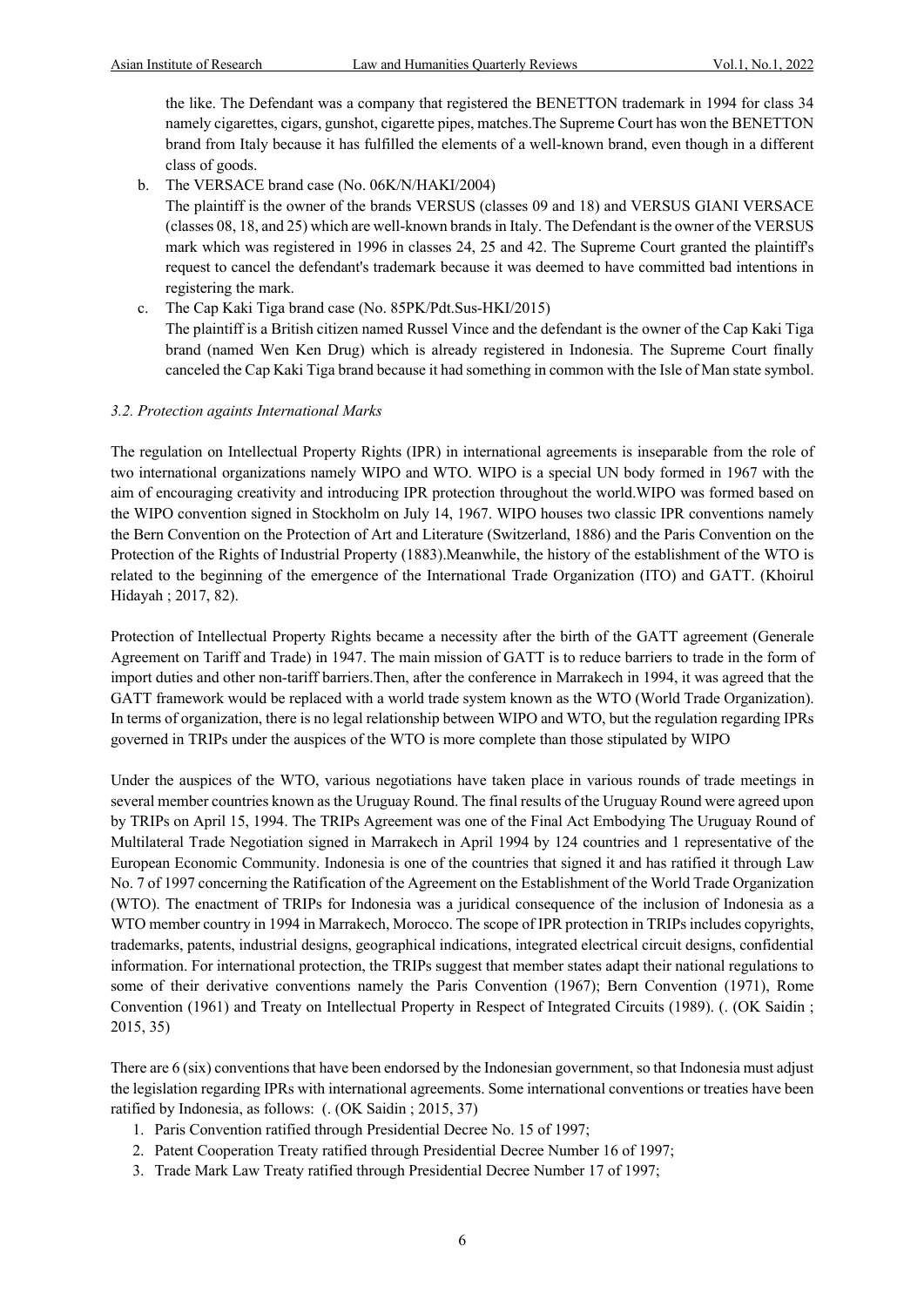- 4. The Bern Convention which was ratified through Presidential Decree Number 18 of 1997;
- 5. WIPO Copyrights Treaty which was ratified through Presidential Decree Number 19 of 1997.
- 6. WIPO Performance and Phonograms Treaty (WPPT) with Presidential Decree Number 74 of 2004.

In addition, there are several international bilateral agreements, as follows : (. (OK Saidin ; 2015, 38)

- 1. Presidential Decree Number 17 Year 1988 about Ratification of the Agreement on Reciprocal Legal Protection of Copyright between the Republic of Indonesia and the European Community;
- 2. Presidential Decree Number25 Year 1989 concerning Ratification of the Agreement on Reciprocal Legal Protection of Copyright between the Republic of Indonesia and the United States;
- 3. Presidential Decree Number38 Year 1993 concerning Ratification of the Agreement on Reciprocal Legal Protection of Copyright between the Republic of Indonesia and Australia;
- 4. Presidential Decree Number56 Year 1994 concerning Ratification of the Agreement on Reciprocal Legal Protection of Copyright between the Republic of Indonesia and the United Kingdom;

Because Indonesia has ratified TRIPs, Indonesia shall provide protection for IPRs. There are 3 (three) basic principles for the protection of IPR, as follows: ((Khoirul Hidayah ; 2017, 49)

- a. National Treatment Principle as the principle that the state will provide IPR protection and equal treatment both to its own citizens and to foreign nationals;
- b. Most Favoured Nation Principle as the principle of enforcing waivers, privileges and the right to take precedence or exemption granted by one member country will be granted directly and without conditions to other member countries; dan
- c. Minimal standart Principle as the principle that applies the minimum standards that must be obeyed in the regulation of IPR in the national law of each member country.

The TRIPs Agreement provides guarantees for developing and underdeveloped countries to meet their needs and interests, so that member countries are allowed to adjust and change their laws and regulations to meet the needs of each country.The Trade Mark Law explanation stated that international treaties that had been ratified created an obligation for Indonesia to adapt national law to the provisions in the international agreement, one of which was the regulation of trademarks.With developments occurring in the field of brands, there is protection for new types of marks called non-traditional marks, and therefore in Trade Mark Law protection of marksdoes not only include sound marks, three-dimensional marksand hologram marks, but also includes non-traditional marks. Some improvements in the arrangement of the mark in order to provide better service, especially for the applicant of the marks.Among them, providing legal protection for registered trademark owners from trademark violations committed by other parties by increasing criminal sanctions, especially for trademark violations that threaten human health, the environment, and can cause death.

#### **4. Conclusion**

The development of information and communication technology is very rapid in the current era of global trade, making it easier for people to get information and then imitate other people's products and use marks that are similar to famous marks in their business activities. Thus, it is necessary to have brand regulations in Indonesia and in the international world that can provide protection for these famous marks. In Indonesia, trademark regulation is regulated by Law No. 20 of 2016 concerning brands and geographic indications, brand protection provided by Law No. 20 of 2016 is very adequate, this has been proven that many cases of famous brands that were imitated were canceled by Courts in Indonesia. Therefore, the legal protection of famous marks and marks provided by the Trademark Law as stipulated in Article 6 paragraphs (3) and (4) is in line with the provisions of TRIPs. Also other international brand regulations such as those regulated by the Paris Convention ratified through Presidential Decree No. 15 of 1997, Trade Mark Law Treaty ratified through Presidential Decree Number 17 of 1997 and WIPO Copyrights Treaty which was ratified through Presidential Decree Number 19 of 1997.